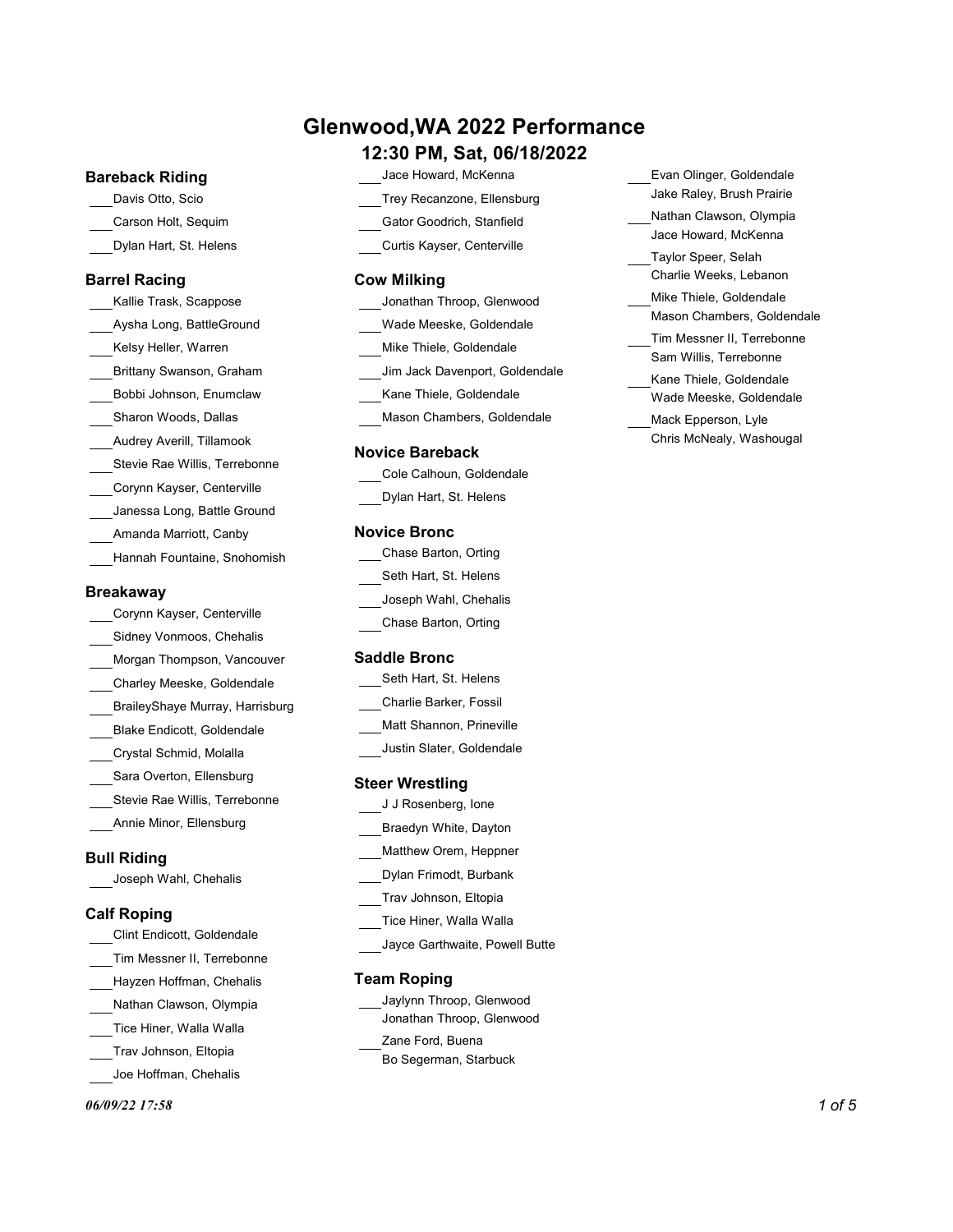### Barrel Racing

Jennifer Marshall, Stanfield Ryan Barnett, Kennewick Desiree Smartlowit, White Salmon Mackenzie Huggler, Roy Missy Watkins, LaCenter Natalie Bratton, Washougal Oshi Ward, Seaside Kayde Jo Akins, Goldendale Rylee Jones, Montesano Rio Schmidt, Benton City Alecia Fox, Hermiston Alyssa Price, Eagle Creek Natalie Abersfeller, Kennewick Kady Murphy, Hood River Emma Homann, Tenino Alli McNealy, Washougal Crystal Beam, Hood River Jessica Boos, Littlerock Amber Philipsen, Ethel Bella Dickerson, Washougal Tommie Segerman, Starbuck Josie Brooks, Goldendale Peyton Sanchey, Glenwood

Paige Wells, Benton City

### Breakaway

- Georgia Bean, Goldedndale Elyse Mengarelly, Granger
- Tommie Segerman, Starbuck
- Morgan Maxwell, Eatonville
- Lynn Rodriguez, Hermiston
- Kandence Loomis, Ellensburg
- Alli McNealy, Washougal
- Kayde Jo Akins, Goldendale
- Kayla Naccarato, Benton City
- Leona Ives, Wapato
- Rio Schmidt, Benton City
- Joslyn Arnold, Glenwood

# Glenwood,WA 2022 Slack

## 08:00 AM, Sun, 06/19/2022

- Beth Brueske, Olympia
- Emma Homann, Tenino
- Megan Prkut, Yakima

### Team Roping

|                             | Tate Peterson, Hermiston    |
|-----------------------------|-----------------------------|
| Mary Ann Munkers, Lexington | Hank Thompson, Goldendale   |
| Missy Watkins, LaCenter     | Carson Daniels, Elma        |
| Natalie Bratton, Washougal  | Cole Daniels, Elma          |
| Oshi Ward, Seaside          | Will Schmidt, Benton City   |
| Kayde Jo Akins, Goldendale  | T.C. Naccarato, Benton City |
| Rylee Jones, Montesano      | Zach Raley, Brush Prairie   |
|                             | Cody Ford, Stanfield        |
| Rio Schmidt, Benton City    | Peter Gunderson, Kennewick  |
| Alecia Fox, Hermiston       | Lexis Andrade, Kennewick    |